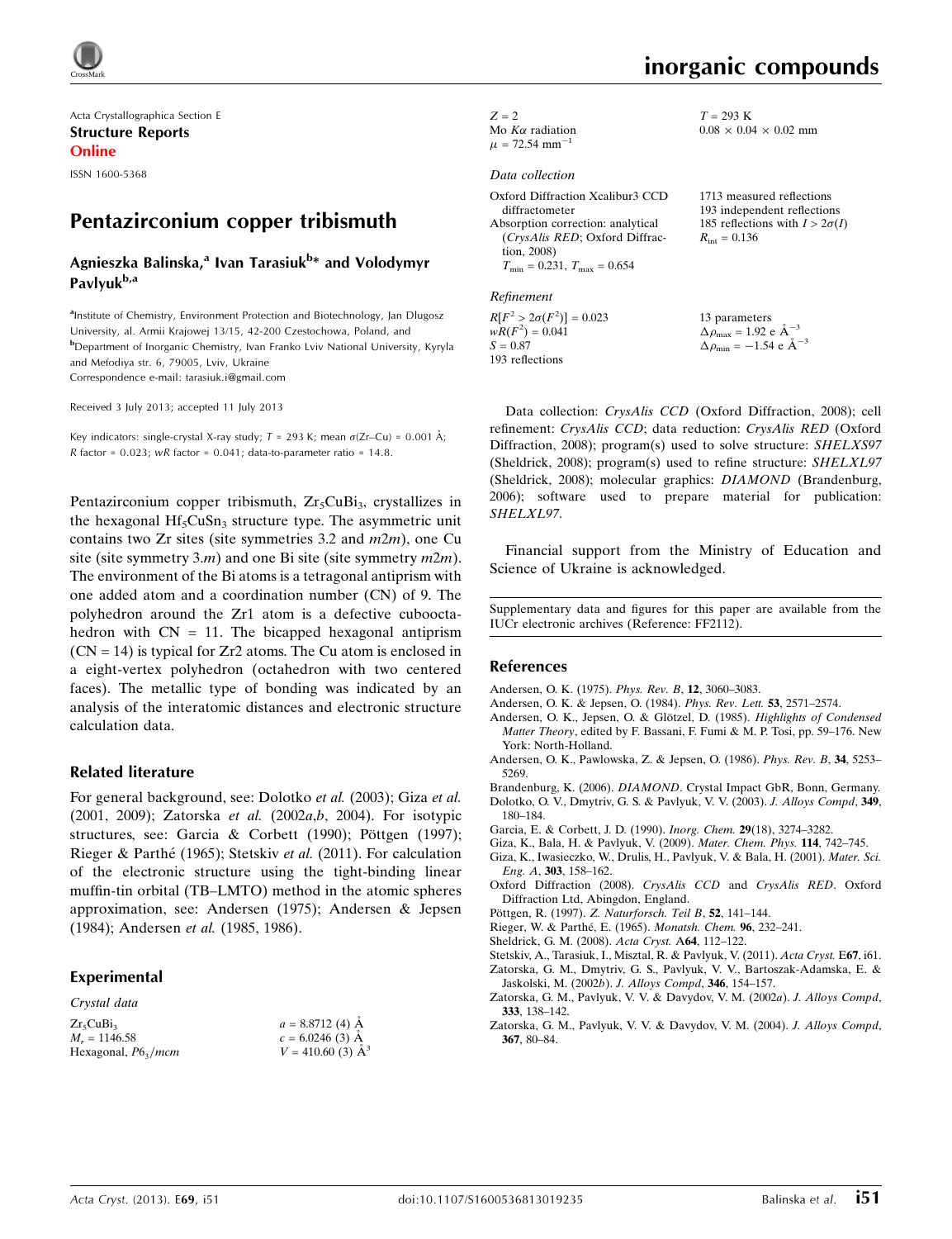# **supporting information**

*Acta Cryst.* (2013). E**69**, i51 [doi:10.1107/S1600536813019235]

## **Pentazirconium copper tribismuth**

#### **Agnieszka Balinska, Ivan Tarasiuk and Volodymyr Pavlyuk**

#### **S1. Comment**

Zirconium intermetallic compounds are extensively investigated for the last 40 years as possible hydrogen storage materials. The results that we present in this paper is a continuation of the systematic study that we carried out for zirconium alloys with transition metals (Giza *et al.*, 2001; Dolotko *et al.*, 2003) as well as *s*-and *p*-elements (Zatorska *et al.*, 2002*a*,*b*; 2004; Giza *et al.*, 2009). So far, in the literature no data on ternary intermetallic compounds of Zr—Cu—Bi system has been found. However, it is known that closely related systems such as Zr—Cu—Sn (Pöttgen, 1997), Zr—Cu —Pb (Rieger & Parthé, 1965) and Zr—Cu—Sb (Garcia & Corbett, 1990) form Zr5Cu*X*3 (where *X*=Sn, Pb, Sb) compounds with hexagonal Hf<sub>5</sub>CuSn<sub>3</sub> structure type (superstructure to Ti<sub>5</sub>Ga<sub>4</sub>-type) with space group *P6<sub>3</sub>/mcm*. Studying alloys of the Zr—Cu—Bi system we found the existence of isostructural  $Zr_5CuBi_3$  compound and investigated its structure by single-crystal method. The projection of the unit cell and coordination polyhedra of the atoms are shown in Fig. 1. The environment of the Bi atoms is a tetragonal antiprism with one added atom and a coordination number equal 9. The polyhedron of Zr1 atom is a defective cubooctahedron with a coordination number equal 11. The bicapped hexagonal antiprism (c.n.=14) is typical for Zr2 atom. The Cu atom is enclosed in a 8-vertex polyhedron (octahedron with two centered faces). The distribution of zirconium and copper atoms in three-dimensional-nets consisted of Bi atoms are shown in Fig. 2a and distribution of bismuth and copper atoms in three-dimensional-nets consisted of Zr atoms are shown in Fig. 2b. In the first case the Bi atoms form a  $6<sub>3</sub>$  corrugated nets and the Zr atoms (second case) form a 3<sub>2</sub>46 nets. The similar atomic nets was described for Tb<sub>5</sub>LiSn<sub>3</sub> isostructural compound (Stetskiv *et al.*, 2011).

The electronic structure of the Zr<sub>5</sub>CuBi<sub>3</sub> compound was calculated using the tight-binding linear muffin-tin orbital (TB– LMTO) method in the atomic spheres approximation (TB– LMTO–ASA; Andersen, 1975; Andersen & Jepsen, 1984; Andersen *et al.*, 1985, 1986), using the experimental crystallographic data which are presented here. The Zr and Cu atoms donate their electrons to the Bi atoms. Therefore positive charge density can be observed around the atoms of transition elements (Zr and Cu) and negative charge density is around the bismuth atoms. The electron localization function (ELF) mapping and isosurfaces (ISO) are presented in Fig. 3a and Fig. 3b, respectively. The total and partial densities of states (DOS) of  $Zr_5CuBi_3$  compound calculated by the TB–LMTO–ASA method are shown in Fig. 4. The Fermi level (EF) lies in a continuous DOS region indicating a metallic character for the title compound. The metallic type of bonding was confirmed also by an analysis of the interatomic distances.

#### **S2. Experimental**

The title compound was prepared from elemental zirconium (foil, 0.25 mm thick 99.8 at.%, Aldrich), copper (powder, pure, POCH) and bismuth (granules, 99.5 at.%, POCH). The pieces of the pure metals with a stoichiometry  $Zr_{50}Cu_{20}Bi_{30}$ were pressed into pellet. The sample was melted in arc furnace under continuous argon flow. The losses in alloy composition during melting were checked by weight comparison of the initial mixtures and the alloys. Metallic grey prismatic crystals were found in a crushed alloy using a conventional light microscope.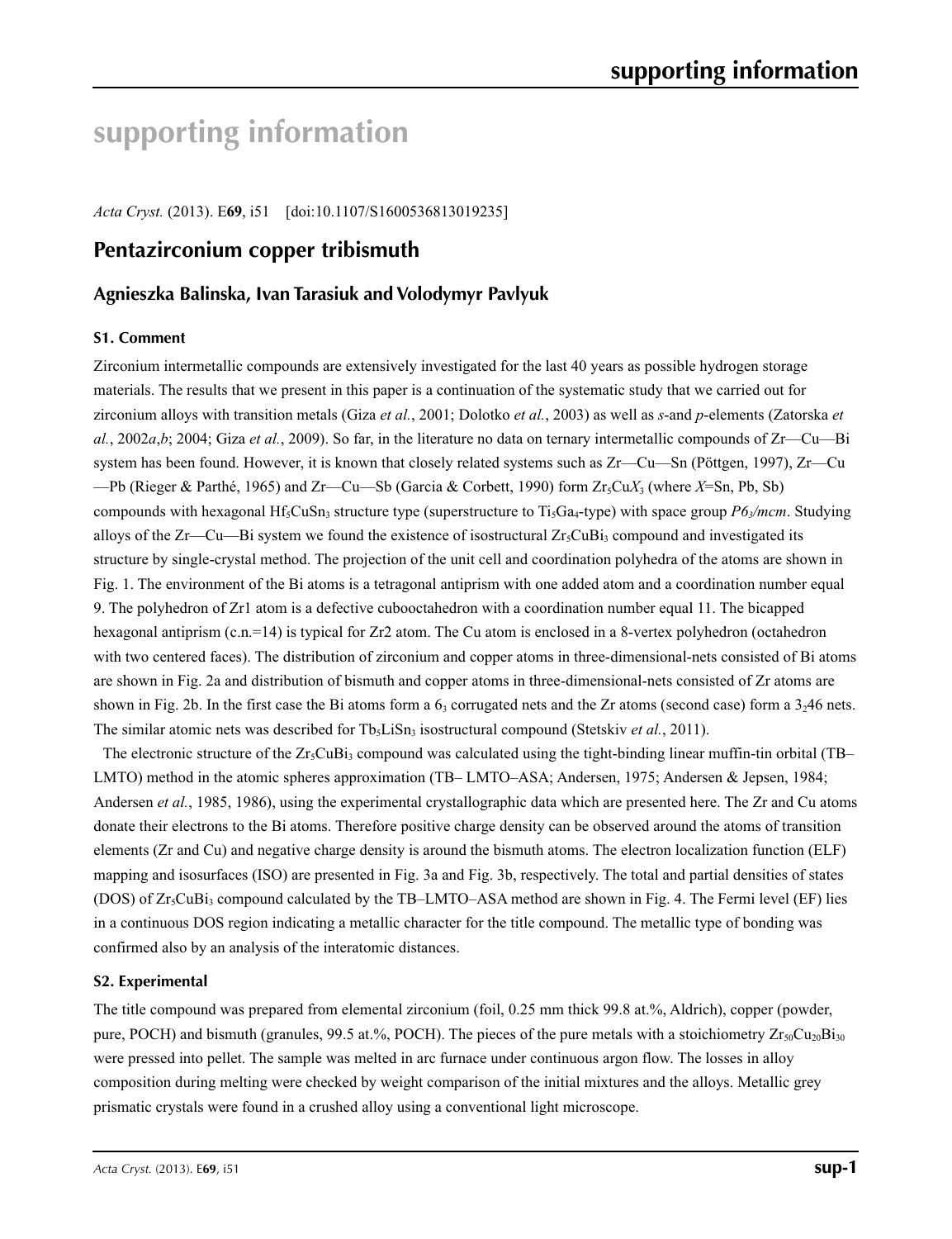#### **S3. Refinement**

The structure was solved after the analytical absorption correction. In the first stage of the refinement, the positions of the Zr, Cu and Bi atoms were obtained correctly by direct methods. After the last cycle of refinement the highest peak of 1.915 e/Å3 is at (0; 0.4552; 1/4) and 0.76 Å away from the Bi atom. The deepest hole -1.539 e/Å3 is at (0.2424; 0; 1/4) and 1.12 Å away from the same atom.



#### **Figure 1**

The projection of the unit cell and coordination polyhedra of the atoms.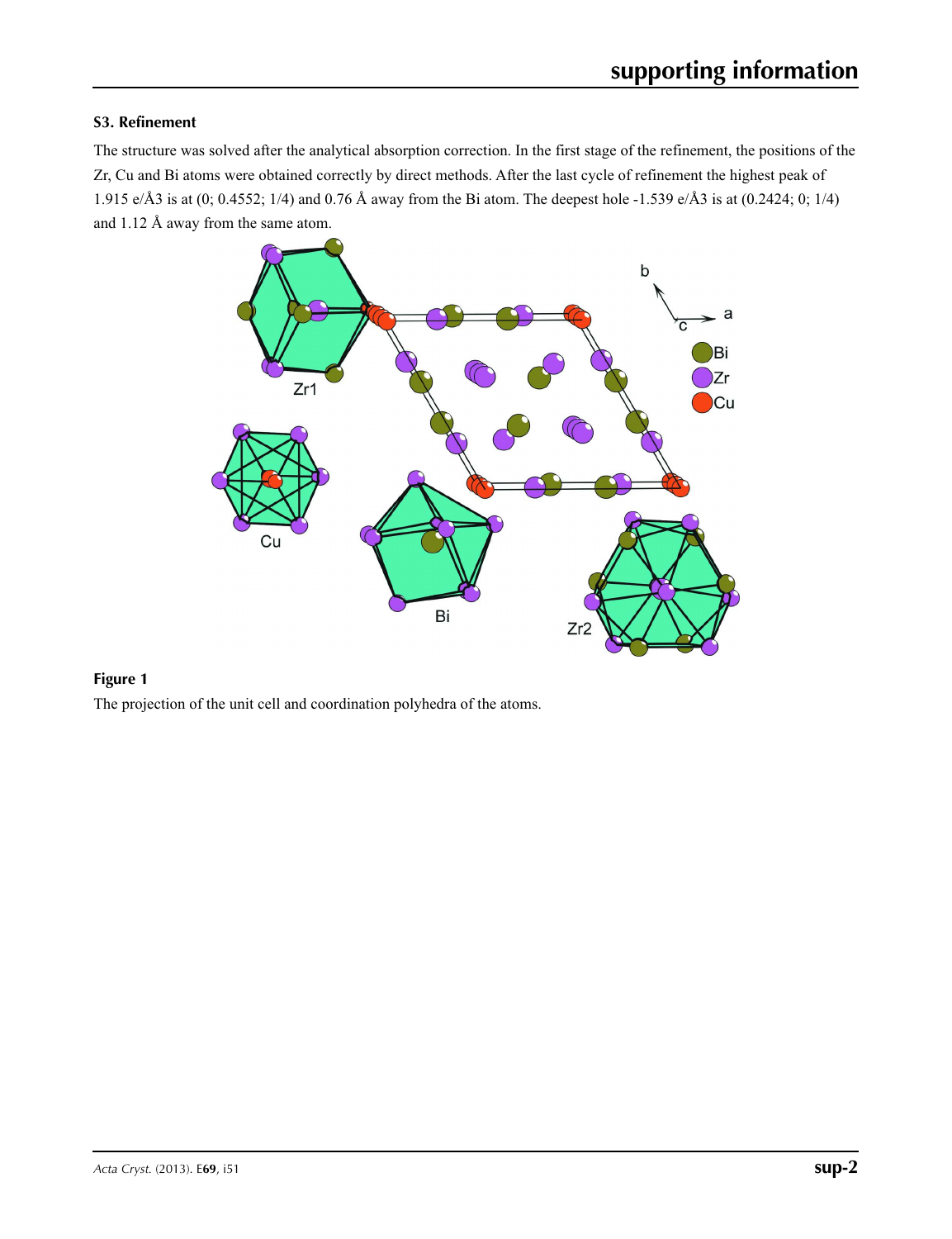

### **Figure 2**

The distribution of Zr and Cu atoms in three-dimensional-nets from Bi atoms (*a*) and distribution of Bi and Cu atoms in three-dimensional-nets from Zr atoms (*b*).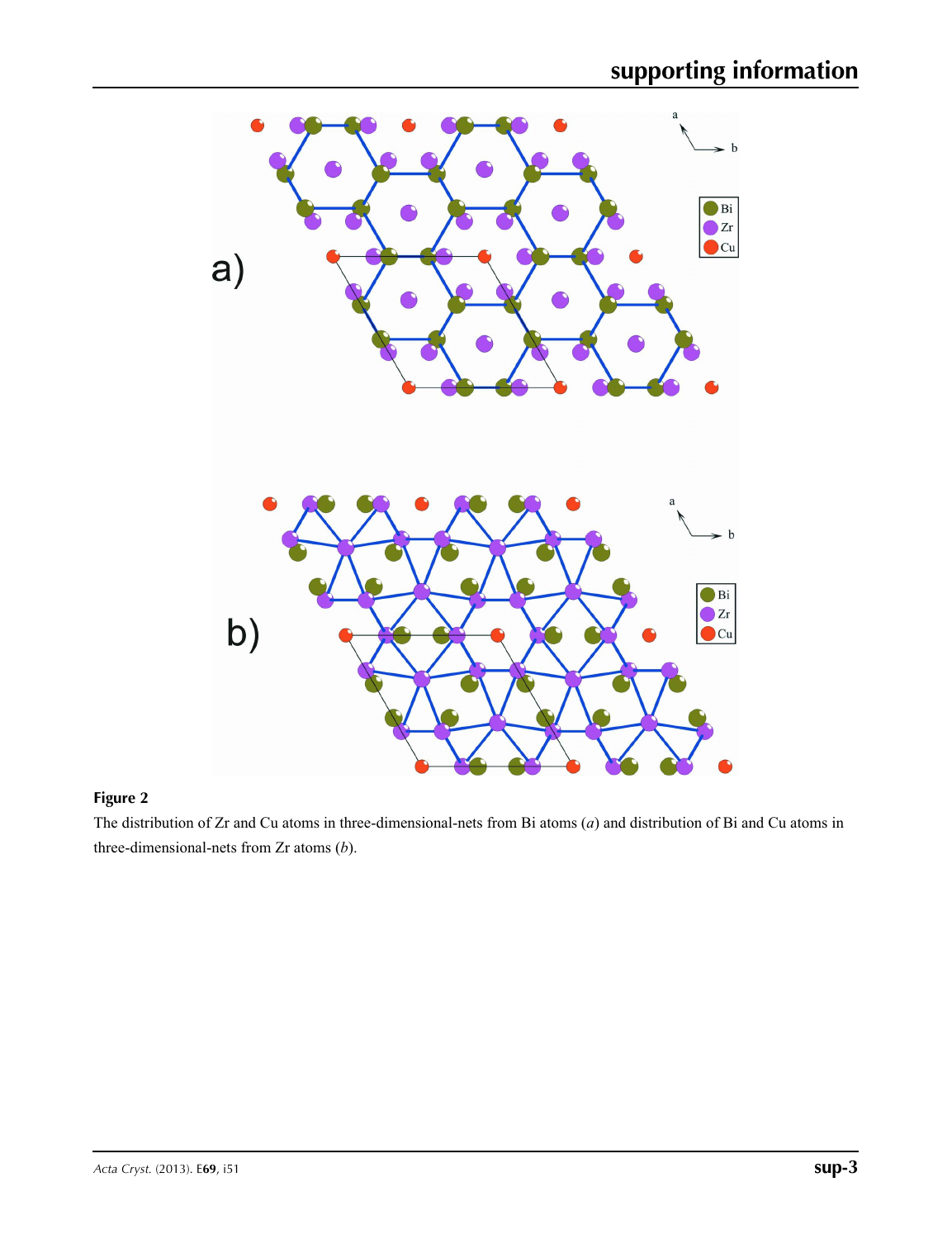

### **Figure 3**

(*a*) The electron localization function (ELF) mapping and (*b*) isosurfaces of the electron localization function around the atoms for Zr<sub>5</sub>CuBi<sub>3</sub>.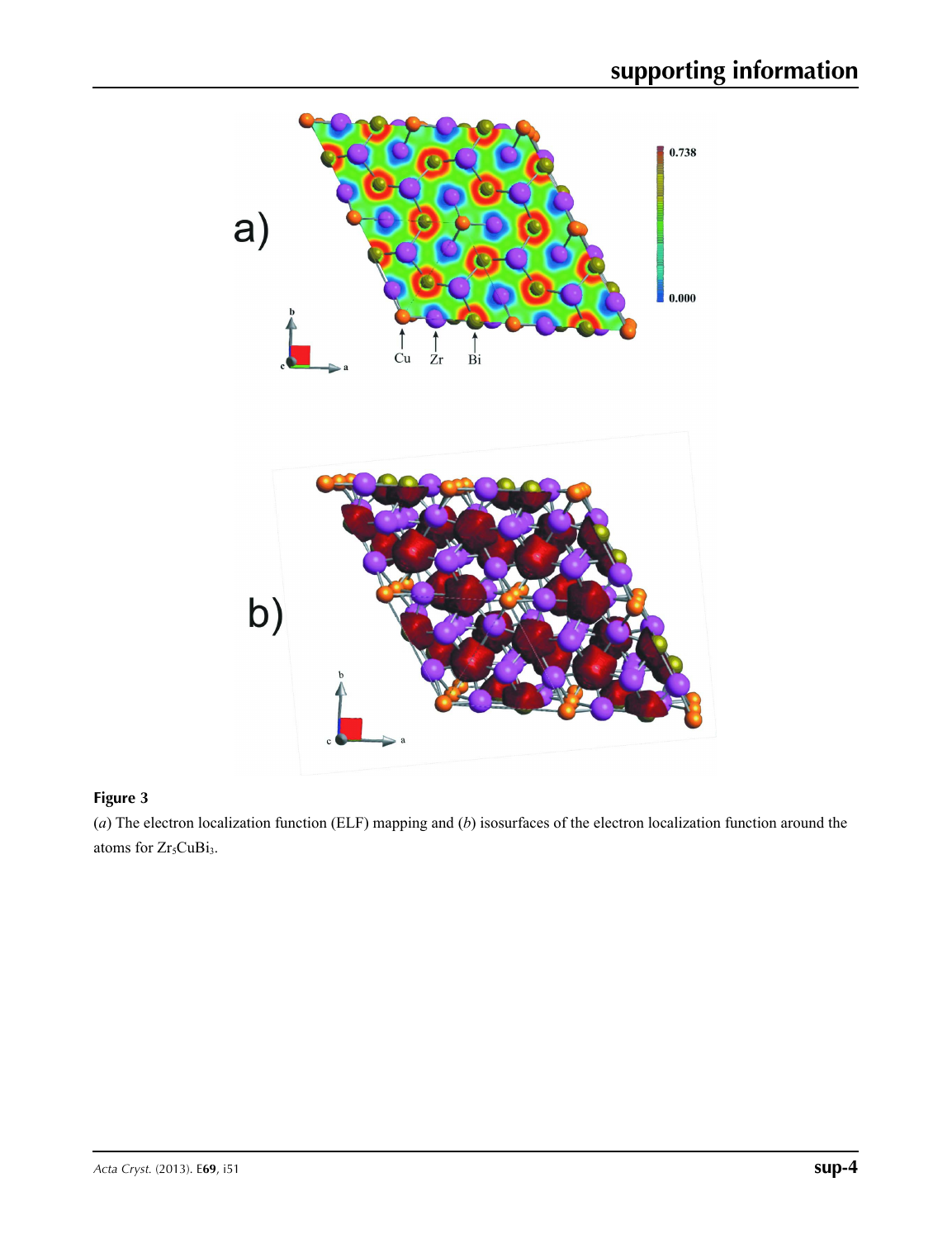

#### **Figure 4**

Total and partial DOS (densities of states) for  $Zr_5CuBi_3$ .

#### **Pentazirconium copper tribismuth**

*Crystal data*

 $Zr<sub>5</sub>CuBi<sub>3</sub>$  $M_r = 1146.58$ Hexagonal,  $P6_3/mcm$ Hall symbol: -P 6c 2  $a = 8.8712(4)$  Å  $c = 6.0246(3)$  Å  $V = 410.60$  (3) Å<sup>3</sup> *Z* = 2  $F(000) = 956$ 

#### *Data collection*

Oxford Diffraction Xcalibur3 CCD diffractometer Radiation source: fine-focus sealed tube Graphite monochromator Detector resolution: 0 pixels mm-1 *ω* scans Absorption correction: analytical (*CrysAlis RED*; Oxford Diffraction, 2008)  $T_{\text{min}} = 0.231$ ,  $T_{\text{max}} = 0.654$ 

#### *Refinement*

Refinement on *F*<sup>2</sup> Least-squares matrix: full  $R[F^2 > 2\sigma(F^2)] = 0.023$  $wR(F^2) = 0.041$  $S = 0.87$ 193 reflections

 $D_x = 9.274$  Mg m<sup>-3</sup> Mo *Kα* radiation, *λ* = 0.71073 Å Cell parameters from 185 reflections  $\theta$  = 2.7–27.4°  $\mu$  = 72.54 mm<sup>-1</sup> *T* = 293 K Prism, metallic grey  $0.08 \times 0.04 \times 0.02$  mm

1713 measured reflections 193 independent reflections 185 reflections with  $I > 2\sigma(I)$  $R_{\text{int}} = 0.136$  $\theta_{\text{max}} = 27.4^{\circ}, \theta_{\text{min}} = 2.7^{\circ}$  $h = -11 \rightarrow 11$  $k = -11 \rightarrow 11$  $l = 0 \rightarrow 7$ 

13 parameters 0 restraints Primary atom site location: structure-invariant direct methods Secondary atom site location: difference Fourier map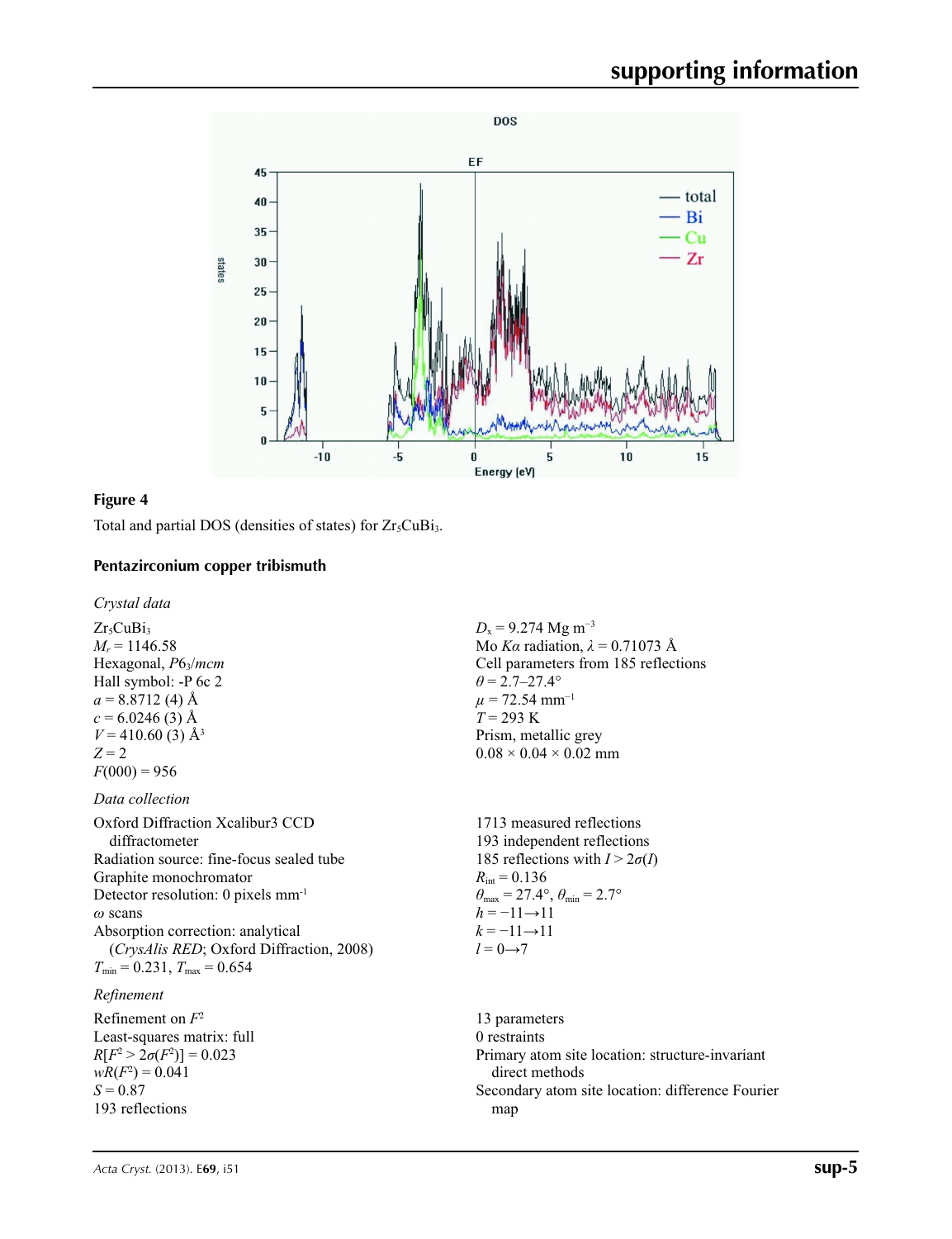| $w = 1/[\sigma^2(F_0^2) + (0.010P)^2]$ | $\Delta\rho_{\rm max} = 1.92 \text{ e A}^{-3}$   |
|----------------------------------------|--------------------------------------------------|
| where $P = (F_0^2 + 2F_c^2)/3$         | $\Delta\rho_{\rm min}$ = -1.54 e Å <sup>-3</sup> |
| $(\Delta/\sigma)_{\text{max}}$ < 0.001 |                                                  |

#### *Special details*

**Geometry**. All e.s.d.'s (except the e.s.d. in the dihedral angle between two l.s. planes) are estimated using the full covariance matrix. The cell e.s.d.'s are taken into account individually in the estimation of e.s.d.'s in distances, angles and torsion angles; correlations between e.s.d.'s in cell parameters are only used when they are defined by crystal symmetry. An approximate (isotropic) treatment of cell e.s.d.'s is used for estimating e.s.d.'s involving l.s. planes. **Refinement**. Refinement of  $F^2$  against ALL reflections. The weighted *R*-factor  $wR$  and goodness of fit *S* are based on  $F^2$ , conventional *R*-factors *R* are based on *F*, with *F* set to zero for negative  $F^2$ . The threshold expression of  $F^2 > \sigma(F^2)$  is used

only for calculating *R*-factors(gt) *etc*. and is not relevant to the choice of reflections for refinement. *R*-factors based on *F*<sup>2</sup>

are statistically about twice as large as those based on *F*, and *R*- factors based on ALL data will be even larger.

*Fractional atomic coordinates and isotropic or equivalent isotropic displacement parameters (Å2 )*

|     | $\mathcal{X}$                                      |             | z             |           | $U_{\rm iso}*/U_{\rm eq}$ |          |
|-----|----------------------------------------------------|-------------|---------------|-----------|---------------------------|----------|
| Bi1 | 0.63082(6)                                         | 0.63082(6)  |               | 0.2500    | 0.00715(19)               |          |
| Zr1 | 0.26831(17)                                        | 0.26831(17) |               | 0.2500    | 0.0083(3)                 |          |
| Zr2 | 0.6667                                             | 0.3333      | 0.0000        |           | 0.0103(4)                 |          |
| Cu1 | 0.0000                                             | 0.0000      | 0.0000        |           | 0.0102(10)                |          |
|     |                                                    |             |               |           |                           |          |
|     | Atomic displacement parameters $(A^2)$<br>$U^{11}$ | I/22        | $I^{\beta 3}$ | $U^{12}$  | $U^{13}$                  | $U^{23}$ |
| Bi1 | 0.0060(2)                                          | 0.0060(2)   | 0.0098(3)     | 0.0033(2) | 0.000                     | 0.000    |
| Zr1 | 0.0075(4)                                          | 0.0075(4)   | 0.0102(8)     | 0.0039(5) | 0.000                     | 0.000    |

Cu1 0.0106 (14) 0.0106 (14) 0.009 (3) 0.0053 (7) 0.000 0.000

#### *Geometric parameters (Å, º)*

| $Bi1 - Zr1$ <sup>i</sup>   | 2.9319(6)  | $Zr2-Zr2ii$                 | 3.0123(2)  |
|----------------------------|------------|-----------------------------|------------|
| $Bi1 - Zr1$ <sup>ii</sup>  | 2.9319(6)  | $Zr2-Zr2$ <sup>viii</sup>   | 3.0123(2)  |
| $Bi1 - Zr1$ <sup>iii</sup> | 3.1424(5)  | $Zr2$ —Bil <sup>ix</sup>    | 3.1896(2)  |
| $Bi1 - Zr1$ <sup>iv</sup>  | 3.1424(5)  | $Zr2$ —Bil <sup>ii</sup>    | 3.1896(2)  |
| $Bi1 - Zr2v$               | 3.1896(2)  | $Zr2$ —Bil <sup>vi</sup>    | 3.1896(2)  |
| $Bi1 - Zr2$ <sup>ii</sup>  | 3.1896(2)  | $Zr2$ —Bil <sup>x</sup>     | 3.1896(2)  |
| $Bi1 - Zr2$                | 3.1896(2)  | $Zr2$ —Bil <sup>iv</sup>    | 3.1896(2)  |
| $Bi1 - Zr2$ <sup>iv</sup>  | 3.1896(2)  | $Zr2-Zr1$ <sup>ii</sup>     | 3.6126(9)  |
| $Bi1 - Zr1$                | 3.2159(17) | $Zr2-Zr1$ <sup>vi</sup>     | 3.6126(9)  |
| $Zr1-Cu1$                  | 2.8167(13) | $Zr2-Zr1$ <sup>ix</sup>     | 3.6126(9)  |
| $Zr1-Cu1v$                 | 2.8167(13) | $Zr2-Zr1^x$                 | 3.6126(9)  |
| $Zr1 - Bi1$ <sup>vi</sup>  | 2.9319(6)  | $Cu1 - Zr1^{xi}$            | 2.8167(13) |
| $Zr1 - Bi1$ <sup>vii</sup> | 2.9319(6)  | $Cu1 - Zr1$ <sup>ix</sup>   | 2.8167(13) |
| $Zr1 - Bi1$ <sup>iii</sup> | 3.1424(5)  | $Cu1 - Zr1$ <sup>xii</sup>  | 2.8167(13) |
| $Zr1 - Bi1iv$              | 3.1424(5)  | $Cu1 - Zr1$ <sup>xiii</sup> | 2.8167(13) |
| $Zr1 - Zr2$ <sup>ii</sup>  | 3.6126(9)  | $Cu1 - Zr1$ <sup>xiv</sup>  | 2.8167(13) |
| $Zr1 - Zr2v$               | 3.6126(9)  | $Cu1-Cu1$ <sup>v</sup>      | 3.0123(2)  |
|                            |            |                             |            |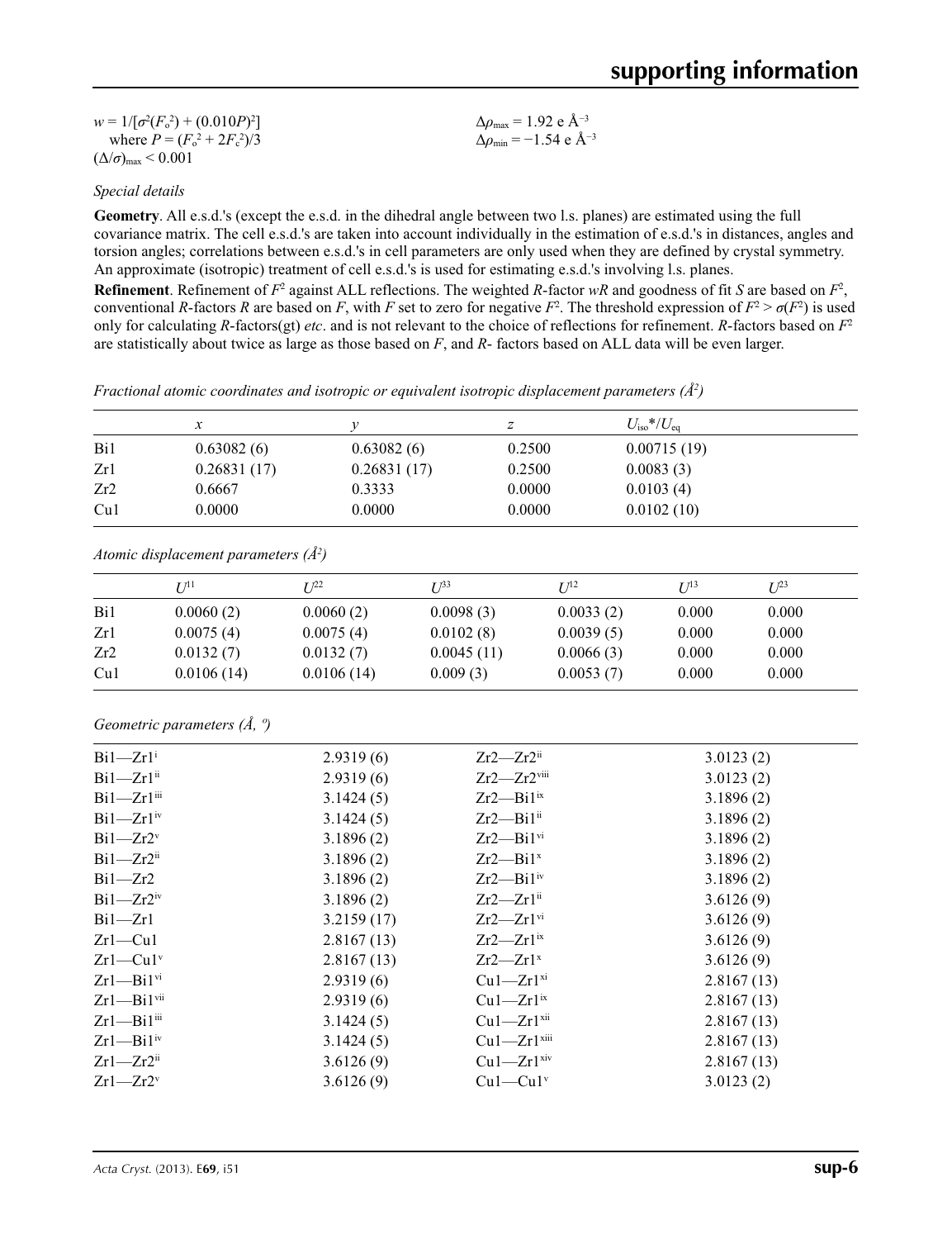| $Zr1 - Zr2$                                        | 3.6126(9)    | $Cu1-Cu1$ <sup>xii</sup>                            | 3.0123(2)    |
|----------------------------------------------------|--------------|-----------------------------------------------------|--------------|
| $Zr1 - Zr2$ iv                                     | 3.6126(9)    |                                                     |              |
|                                                    |              |                                                     |              |
| Zrl <sup>i</sup> -Bil-Zrlii                        | 89.35(6)     | $Zr2$ <sup>viii</sup> — $Zr2$ — $Bi1$ <sup>ix</sup> | 61.822(2)    |
| Zr1 <sup>i</sup> -Bi1-Zr1iii                       | 78.32 (3)    | $Zr2^{ii}$ - $Zr2$ - $Bi1^{ii}$                     | 61.822(2)    |
| Zr1"-Bi1-Zr1"                                      | 78.32 (3)    | Zr2viii-Zr2-Bi1ii                                   | 118.178(2)   |
| $Zr1$ <sup>i</sup> -Bil- $Zr1$ <sup>iv</sup>       | 78.32 (3)    | $Bi1ix$ -Zr2-Bi1 <sup>ii</sup>                      | 88.460 (16)  |
| $Zr1^{ii}$ -Bi $1$ - $Zr1^{iv}$                    | 78.32(3)     | $Zr2^{ii}$ — $Zr2$ —Bil <sup>vi</sup>               | 61.822(2)    |
| Zr1iii-Bi1-Zr1iv                                   | 146.91(6)    | Zr2viii-Zr2-Bi1vi                                   | 118.178(2)   |
| $Zr1$ <sup>i</sup> -Bi1- $Zr2$ <sup>v</sup>        | 72.20(3)     | Bi1ix-Zr2-Bi1vi                                     | 73.185 (10)  |
| $Zr1^{ii}$ -Bi $1$ - $Zr2^{v}$                     | 145.409 (19) | $Bi1ii - Zr2 - Bi1vi$                               | 99.528 (3)   |
| $Zr1$ <sup>iii</sup> -Bi1- $Zr2$ <sup>v</sup>      | 69.571 (14)  | $Zr2^{ii}$ — $Zr2$ —Bil <sup>x</sup>                | 118.178(2)   |
| $Zr1^{iv}$ -Bi $1$ - $Zr2^{v}$                     | 123.798 (7)  | $Zr2$ <sup>viii</sup> — $Zr2$ — $Bi1^x$             | 61.822(2)    |
| $Zr1$ <sup>i</sup> -Bi1- $Zr2$ <sup>ii</sup>       | 145.409 (19) | $Bi1^{ix}$ - $Zr2$ - $Bi1^x$                        | 99.528 (3)   |
| $Zr1^{ii}$ -Bi $1$ - $Zr2^{ii}$                    | 72.20(3)     | $Bi1ii - Zr2 - Bi1x$                                | 73.185 (10)  |
| Zr1iii-Bi1-Zr2ii                                   | 69.571 (14)  | $Bi1$ <sup>vi</sup> - $Zr2$ - $Bi1$ <sup>x</sup>    | 170.093 (17) |
| $Zr1^{iv}$ -Bi $1$ - $Zr2^{ii}$                    | 123.798 (7)  | $Zr2^{ii}$ - $Zr2$ - $Bi1^{iv}$                     | 118.178(2)   |
| $Zr2^v$ -Bil- $Zr2^{ii}$                           | 106.815(9)   | Zr2viii-Zr2-Bi1iv                                   | 61.822(2)    |
| $Zr1 - Bi1 - Zr2$                                  | 145.409 (19) | $Bi1^{ix}$ - $Zr2$ - $Bi1^{iv}$                     | 99.528 (3)   |
| $Zr1^{ii}$ -Bi $1$ - $Zr2$                         | 72.20(3)     | Bi1ii-Zr2-Bi1iv                                     | 170.093 (17) |
| Zr1iii-Bi1-Zr2                                     | 123.798 (7)  | $Bi1vi$ - $Zr2$ - $Bi1iv$                           | 88.460 (16)  |
| $Zr1^{iv}$ -Bi $1$ - $Zr2$                         | 69.571 (14)  | $Bi1^x$ $Zr2$ $Bi1^iv$                              | 99.528 (3)   |
| $Zr2^v$ —Bil—Zr2                                   | 137.327 (18) | $Zr2i-Zr2$ -Bil                                     | 61.822(2)    |
| $Zr2^{ii}-Bi1-Zr2$                                 | 56.356(5)    | Zr2viii-Zr2-Bi1                                     | 118.178(2)   |
| Zr1 <sup>i</sup> -Bi1-Zr2 <sup>iv</sup>            | 72.20(3)     | $Bi1ix - Zr2 - Bi1$                                 | 170.093 (17) |
| $Zr1^{ii}$ —Bi $1$ — $Zr2^{iv}$                    | 145.409 (19) | $Bi1ii - Zr2 - Bi1$                                 | 99.528 (3)   |
| $Zr1$ <sup>iii</sup> —Bi $1$ — $Zr2$ <sup>iv</sup> | 123.798(7)   | $Bi1vi - Zr2 - Bi1$                                 | 99.528 (3)   |
| $Zr1^{iv}$ —Bi $1$ — $Zr2^{iv}$                    | 69.571 (14)  | $Bi1^x$ - $Zr2$ - $Bi1$                             | 88.460 (16)  |
| $Zr2^v$ —Bil— $Zr2^iv$                             | 56.356(5)    | $Bi1iv$ -Zr2-Bi1                                    | 73.185(9)    |
| $Zr2^{ii}$ -Bil- $Zr2^{iv}$                        | 137.327 (18) | $Zr2^{ii}$ - $Zr2$ - $Zr1^{ii}$                     | 65.360(7)    |
| $Zr2$ —Bi $1$ — $Zr2$ <sup>iv</sup>                | 106.815(10)  | Zr2viii-Zr2-Zr1ii                                   | 114.640(7)   |
| $Zr1 - Bi1 - Zr1$                                  | 135.33(3)    | $Bi1^{ix}-Zr2-Zr1^{ii}$                             | 139.216 (18) |
| $Zr1^{ii}$ -Bi $1$ - $Zr1$                         | 135.33(3)    | $Bi1ii - Zr2 - Zr1ii$                               | 56.01(2)     |
| Zrliii-Bil-Zrl                                     | 106.55(3)    | Bi1vi-Zr2-Zr1ii                                     | 127.097(6)   |
| $Zr1^{iv}$ -Bi $1$ - $Zr1$                         | 106.55(3)    | $Bi1^x$ - $Zr2$ - $Zr1^{\text{ii}}$                 | 54.600(5)    |
| $Zr2^v$ —Bil— $Zr1$                                | 68.664(9)    | $Bi1'''$ $Zr2$ $Zr1'''$                             | 114.38(2)    |
| $Zr2^{ii}$ -Bil- $Zr1$                             | 68.664(9)    | $Bi1 - Zr2 - Zr1$ <sup>ii</sup>                     | 50.598 (19)  |
| $Zr2$ —Bil— $Zr1$                                  | 68.664(9)    | $Zr2^{ii}$ - $Zr2$ - $Zr1$ <sup>vi</sup>            | 65.360(7)    |
| $Zr2^{iv}-Bi1-Zr1$                                 | 68.664(9)    | Zr2viii-Zr2-Zr1vi                                   | 114.640(7)   |
| $Cu1 - Zr1 - Cu1$ <sup>v</sup>                     | 64.65(3)     | $Bi1^{ix}$ - $Zr2$ - $Zr1^{vi}$                     | 54.600(5)    |
| $Cu1 - Zr1 - Bi1$ <sup>vi</sup>                    | 77.64(3)     | $Bi1^{ii}$ - $Zr2$ - $Zr1$ <sup>vi</sup>            | 50.598 (19)  |
| $Cu1^v$ — $Zr1$ — $Bi1$ <sup>vi</sup>              | 77.64(3)     | $Bi1vi - Zr2 - Zr1vi$                               | 56.01(2)     |
| $Cu1 - Zr1 - Bi1$ <sup>vii</sup>                   | 77.64(3)     | $Bi1^x$ - $Zr2$ - $Zr1$ <sup>vi</sup>               | 114.38(2)    |
| $Cu1^v$ -Zr $1$ -Bi $1^{vi}$                       | 77.64(3)     | $Bi1iv$ -Zr2-Zr1 $vi$                               | 139.216 (18) |
| $Bi1vi$ -Zrl-Bil <sup>vii</sup>                    | 150.65(6)    | $Bi1 - Zr2 - Zr1$ <sup>vi</sup>                     | 127.097(6)   |
| $Cu1 - Zr1 - Bi1$ <sup>iii</sup>                   | 138.87(4)    | Zr1ii-Zr2-Zr1vi                                     | 103.844(8)   |
| Cu1 <sup>v</sup> -Zr1-Bi1iii                       | 74.221 (13)  | $Zr2^{ii}$ — $Zr2$ — $Zr1^{ix}$                     | 114.640(7)   |
| Bil <sup>vi</sup> -Zrl-Bil <sup>iii</sup>          | 94.137(2)    | $Zr2$ <sup>viii</sup> — $Zr2$ — $Zr1$ <sup>ix</sup> | 65.360(7)    |
|                                                    |              |                                                     |              |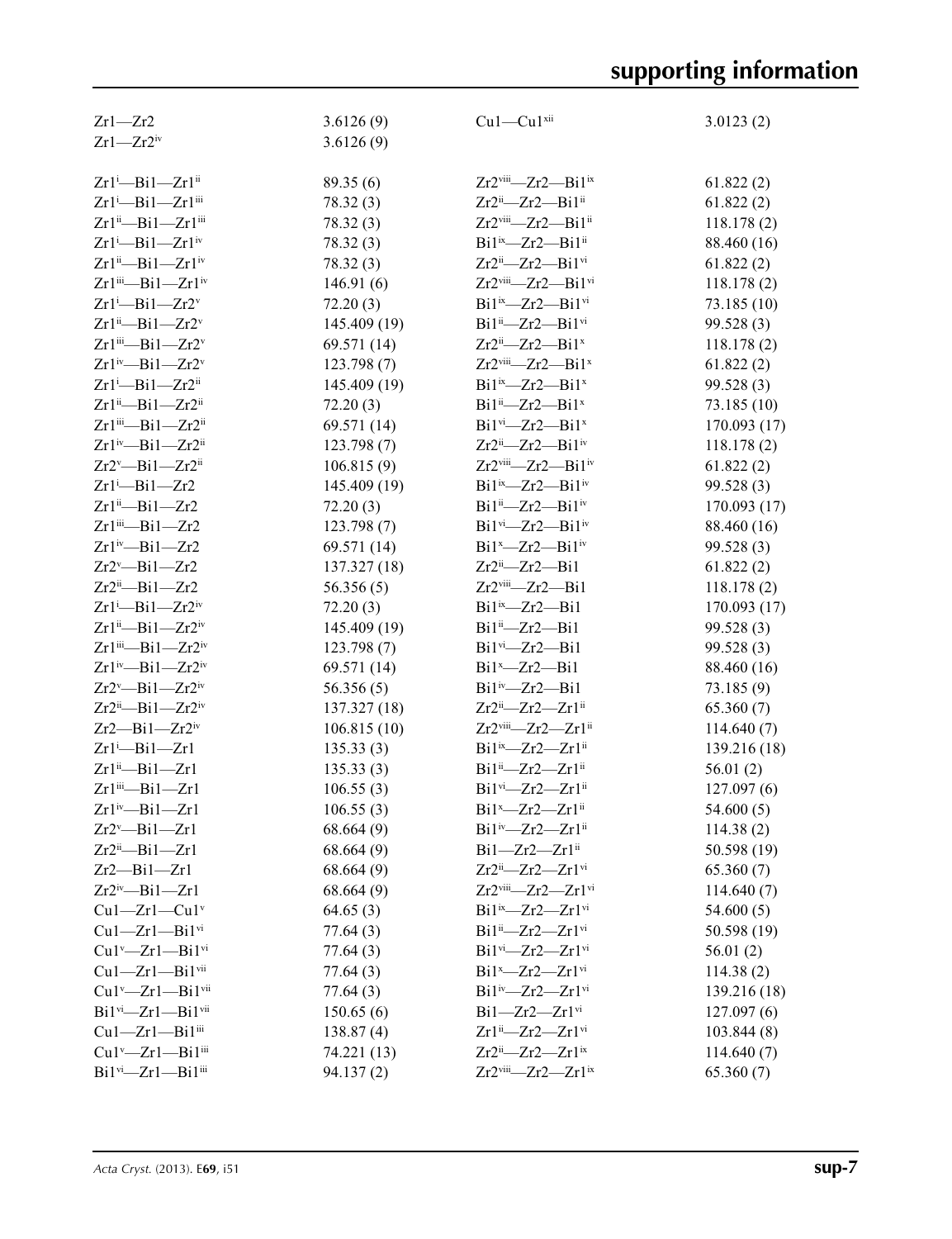| Bil <sup>vii</sup> -Zrl-Bil <sup>iii</sup>        | 94.137(2)    | $Bi1^{ix}$ $Zr2$ $Zr1^{ix}$                         | 56.01(2)     |
|---------------------------------------------------|--------------|-----------------------------------------------------|--------------|
| $Cu1 - Zr1 - Bi1$ <sup>iv</sup>                   | 74.221 (13)  | $Bi1^{ii}$ $Zr2$ $Zr1^{ix}$                         | 139.216 (18) |
| $Cu1^v$ — $Zr1$ — $Bi1$ <sup>iv</sup>             | 138.87(4)    | $Bi1vi$ -Zr2- $Zr1ix$                               | 54.600(5)    |
| $Bi1vi - Zr1 - Bi1iv$                             | 94.137(2)    | $Bi1^x$ - $Zr2$ - $Zr1^x$                           | 127.097(6)   |
| $Bi1vi$ -Zrl-Bil <sup>iv</sup>                    | 94.137(2)    | $Bi1iv$ -Zr2-Zr1 $ix$                               | 50.598 (19)  |
| $Bi1iii—Zr1—Bi1iv$                                | 146.91(6)    | $Bi1 - Zr2 - Zr1$ <sup>ix</sup>                     | 114.38(2)    |
| $Cu1 - Zr1 - Bi1$                                 | 147.675 (17) | $Zr1^{ii}$ — $Zr2$ — $Zr1^{ix}$                     | 164.10(4)    |
| $Cu1^v$ -Zrl-Bil                                  | 147.675 (17) | $Zr1^{vi}$ $-Zr2$ $-Zr1^{ix}$                       | 89.71 (3)    |
| $Bi1$ <sup>vi</sup> $-Zr1$ -Bi1                   | 104.67(3)    | $Zr2i-Zr2-Zr1x$                                     | 114.640(7)   |
| $Bi1vi - Zr1 - Bi1$                               | 104.67(3)    | $Zr2$ <sup>viii</sup> - $Zr2$ - $Zr1$ <sup>x</sup>  | 65.360(7)    |
| $Bi1$ <sup>iii</sup> - $Zr1$ - $Bi1$              | 73.45(3)     | $Bi1'x$ - $Zr2$ - $Zr1'x$                           | 50.598 (19)  |
| $Bi1iv - Zr1 - Bi1$                               | 73.45(3)     | $Bi1^{ii}$ - $Zr2$ - $Zr1^{x}$                      | 54.600(5)    |
| $Cu1 - Zr1 - Zr2$ <sup>ii</sup>                   | 134.725 (16) | $Bi1vi - Zr2 - Zr1x$                                | 114.38(2)    |
| $Cu1^v$ —Zr $1$ —Zr $2^{ii}$                      | 104.942(7)   | $Bi1^x$ - $Zr2$ - $Zr1^x$                           | 56.01(2)     |
| $Bi1^{vi}$ - $Zr1$ - $Zr2^{ii}$                   | 57.205(10)   | $Bi1'w - Zr2 - Zr1'$                                | 127.097(6)   |
| $Bi1$ <sup>vii</sup> —Zr1—Zr2 <sup>ii</sup>       | 146.09(3)    | $Bi1 - Zr2 - Zr1$ <sup>x</sup>                      | 139.216 (18) |
| $Bi1$ <sup>iii</sup> —Zr1—Zr2 <sup>ii</sup>       | 55.829(13)   | $Zr1^{ii}$ - $Zr2$ - $Zr1^{x}$                      | 89.71 (3)    |
| $Bi1^{iv}$ -Zr1-Zr2 <sup>ii</sup>                 | 103.75(3)    | $Zr1^{vi}$ - $Zr2$ - $Zr1^{x}$                      | 64.19(4)     |
| $Bi1 - Zr1 - Zr2$ <sup>ii</sup>                   | 55.32(2)     | $Zr1^{ix}$ — $Zr2$ — $Zr1^{x}$                      | 103.844 (8)  |
| $Cu1 - Zr1 - Zr2v$                                | 134.725 (16) | $Zr1-Cu1-Zr1$ <sup>xi</sup>                         | 180.00(6)    |
| $Cu1^v$ —Zr $1$ —Zr $2^v$                         | 104.942(7)   | $Zr1-Cu1-Zr1$ <sup>ix</sup>                         | 85.92 (2)    |
| $Bi1vi - Zr1 - Zr2v$                              | 146.09(3)    | $Zr1^{xi}$ —Cu1— $Zr1^{ix}$                         | 94.08(2)     |
| $Bi1$ <sup>vii</sup> - $Zr1$ - $Zr2$ <sup>v</sup> | 57.205(11)   | $Zr1-Cu1-Zr1$ <sup>xii</sup>                        | 85.92 (2)    |
| $Bi1$ <sup>iii</sup> —Zr1—Zr2 <sup>v</sup>        | 55.829 (13)  | $Zr1^{xi}$ —Cu1— $Zr1^{xii}$                        | 94.08 (2)    |
| $Bi1^{iv}$ - $Zr1$ - $Zr2^{v}$                    | 103.75(3)    | $Zr1^{ix}$ —Cu1— $Zr1^{xii}$                        | 94.08(2)     |
| $Bi1 - Zr1 - Zr2v$                                | 55.32(2)     | $Zr1-Cu1-Zr1$ <sup>xiii</sup>                       | 94.08(2)     |
| $Zr2^{ii}$ - $Zr1$ - $Zr2^{v}$                    | 90.29(3)     | $Zr1^{xi}$ —Cu1— $Zr1^{xiii}$                       | 85.92 (2)    |
| $Cu1 - Zr1 - Zr2$                                 | 104.942(7)   | $Zr1^{ix}$ —Cu1— $Zr1^{xiii}$                       | 85.92(2)     |
| $Cu1^v$ -Zrl-Zr2                                  | 134.725 (16) | Zr1 <sup>xii</sup> -Cu1-Zr1 <sup>xiii</sup>         | 180.00(3)    |
| $Bi1vi - Zr1 - Zr2$                               | 57.205(10)   | $Zr1-Cu1-Zr1$ <sup>xiv</sup>                        | 94.08(2)     |
| $Bi1vi$ -Zrl-Zr2                                  | 146.09(3)    | $Zr1^{xi}$ —Cu1— $Zr1^{xiv}$                        | 85.92(2)     |
| $Bi1$ <sup>iii</sup> - $Zr1$ - $Zr2$              | 103.75(3)    | $Zr1^{ix}$ —Cu1— $Zr1^{xiv}$                        | 180.00(3)    |
| $Bi1iv - Zr1 - Zr2$                               | 55.829 (13)  | $Zr1^{xii}$ - $Cu1$ - $Zr1^{xiv}$                   | 85.92 (2)    |
| $Bi1 - Zr1 - Zr2$                                 | 55.32(2)     | $Zr1$ <sup>xii</sup> — $Cu1$ — $Zr1$ <sup>xiv</sup> | 94.08 (2)    |
| $Zr2^{ii}$ - $Zr1$ - $Zr2$                        | 49.279 (13)  | $Zr1-Cu1-Cu1v$                                      | 57.675(17)   |
| $Zr2 - Zr1 - Zr2$                                 | 110.65(4)    | $Zr1^{xi}-Cu1-Cu1^{v}$                              | 122.325(17)  |
| $Cu1 - Zr1 - Zr2$ <sup>iv</sup>                   | 104.942 (7)  | $Zr1^{ix}$ —Cu1—Cu1 <sup>v</sup>                    | 122.325(17)  |
| $Cu1^v$ — $Zr1$ — $Zr2^iv$                        | 134.725 (16) | $Zr1^{xii}$ - $Cu1$ - $Cu1^v$                       | 122.325 (17) |
| $Bi1vi - Zr1 - Zr2iv$                             | 146.09(3)    | $Zr1$ <sup>xiii</sup> — $Cu1$ — $Cu1$ <sup>v</sup>  | 57.675 (17)  |
| $Bi1vi$ -Zr1-Zr2 <sup>iv</sup>                    | 57.205 (10)  | $Zr1xiv$ -Cu1-Cu1 <sup>v</sup>                      | 57.675 (17)  |
| $Bi1$ <sup>iii</sup> —Zr1—Zr2 <sup>iv</sup>       | 103.75(3)    | $Zr1-Cu1-Cu1$ <sup>xii</sup>                        | 122.325(17)  |
| $Bi1^{iv}$ - $Zr1$ - $Zr2^{iv}$                   | 55.829 (13)  | $Zr1^{xi}$ —Cu1—Cu1 <sup>xii</sup>                  | 57.675 (17)  |
| $Bi1 - Zr1 - Zr2$ <sup>iv</sup>                   | 55.32(2)     | $Zr1^{ix}$ —Cu1—Cu1 $x^{ii}$                        | 57.675 (17)  |
| $Zr2^{ii}$ — $Zr1$ — $Zr2^{iv}$                   | 110.65(4)    | $Zr1$ <sup>xii</sup> —Cu1—Cu1 <sup>xii</sup>        | 57.675 (17)  |
| $Zr2^v$ — $Zr1$ — $Zr2^iv$                        | 49.279 (13)  | Zr1 <sup>xii</sup> -Cu1-Cu1 <sup>xii</sup>          | 122.325(17)  |
| $Zr2-Zr1-Zr2$ iv                                  | 90.29(3)     | Zr1 <sup>xiv</sup> -Cu1-Cu1 <sup>xii</sup>          | 122.325(17)  |